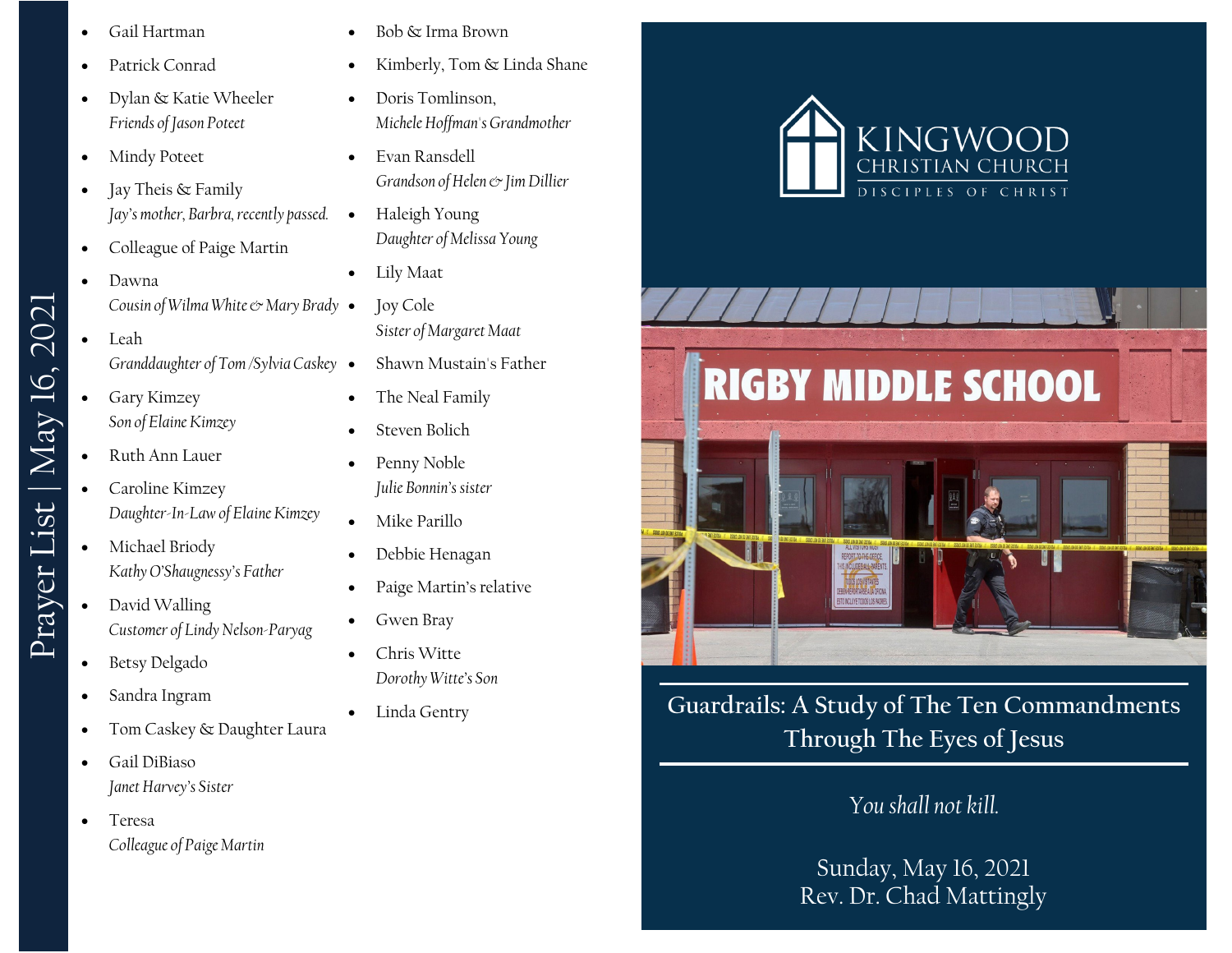

3910 West Lake Houston Parkway • Kingwood, TX 77339 (281) 360-7910 • www.kwcc.org

*Kingwood Christian Church seeks to be an open and inclusive community committed to learning and practicing the teachings of Jesus.*

| Gathering                   | Instrumental                    | Table Band              |
|-----------------------------|---------------------------------|-------------------------|
| Welcome                     |                                 | Rev. Dr. Chad Mattingly |
| Worship                     | "Unpack Your Heart"             | Table Band              |
| Prayer                      |                                 | Rev. Dr. Chad Mattingly |
| Children's Moment           |                                 | Lisa Aguilar            |
| Worship                     | "O Come to the Altar"           | Table Band              |
| Sermon                      |                                 | Rev. Dr. Chad Mattingly |
| Confession of Faith         |                                 | Rev. Dr. Chad Mattingly |
| Communion                   |                                 | Rev. Dr. Chad Mattingly |
| <b>Special Music</b>        | "Come Alive"                    | Table Band              |
| Offertory                   |                                 | Craig Parker            |
| Embracing Kingwood Campaign |                                 | Les King                |
| Announcements               |                                 | Josh Taylor             |
| Sending Song                | "Lord I Lift Your Name on High" | Table Band              |
| Closing                     |                                 | Tyler Lewis             |

#### **New Book Study: Beginning Thursday at Noon**

All are welcome to join a new book study led by Lindy Nelson-Paryag that will begin Thursday, May 20th at Noon via Zoom; "The Book of Joy: Lasting Happiness in a Changing World" by His Holiness the Dalai Lama and Archbishop Desmond Tutu. The group will discuss the introductory pages (up to page 26) during their first session.

### **Student Service Project, Next Sunday, May 23 at KWCC**

Find The Latest News Online at kwcc.org/announcements The KWCC students will work together on a service project to support HAAM, benefiting our community neighbors in need of a meal. The students are continuing to collect bags of white rice and bags of uncooked/dry pinto beans through next Sunday, May 23.

#### **Big Gig & Youth Group Today**

announcements

kwcc.org

 $a$ t

line

 $\Box$ 

News

atest

 $\omega$  $\bar{\mathbf{C}}$ ┝═

The students will meet today, from 4:00-6:00PM with a pizza served for both groups. All students K-12 are welcome to join us! The youth group will begin a new discussion surrounding mental health.

**Summer Camp 'Regular Pricing' Ends This Tuesday, May 18th** If you haven't already done so, please register your student before Tuesday, May 18th for camp, details available online at: www.kwcc.org/camp

#### **Let's Regather Next Weekend**

Next Friday-Sunday, KWCC wants to regather our church family (safely) in backyards throughout our community to share some light food, refreshments, and have some fun. **Please RSVP online by tomorrow, Monday, May 17th: www.kwcc.org/gather**

Jan-March Giving: \$86,719

Jan-March Expenses: \$86,348

Jan-March 2021 YTD: (\$371)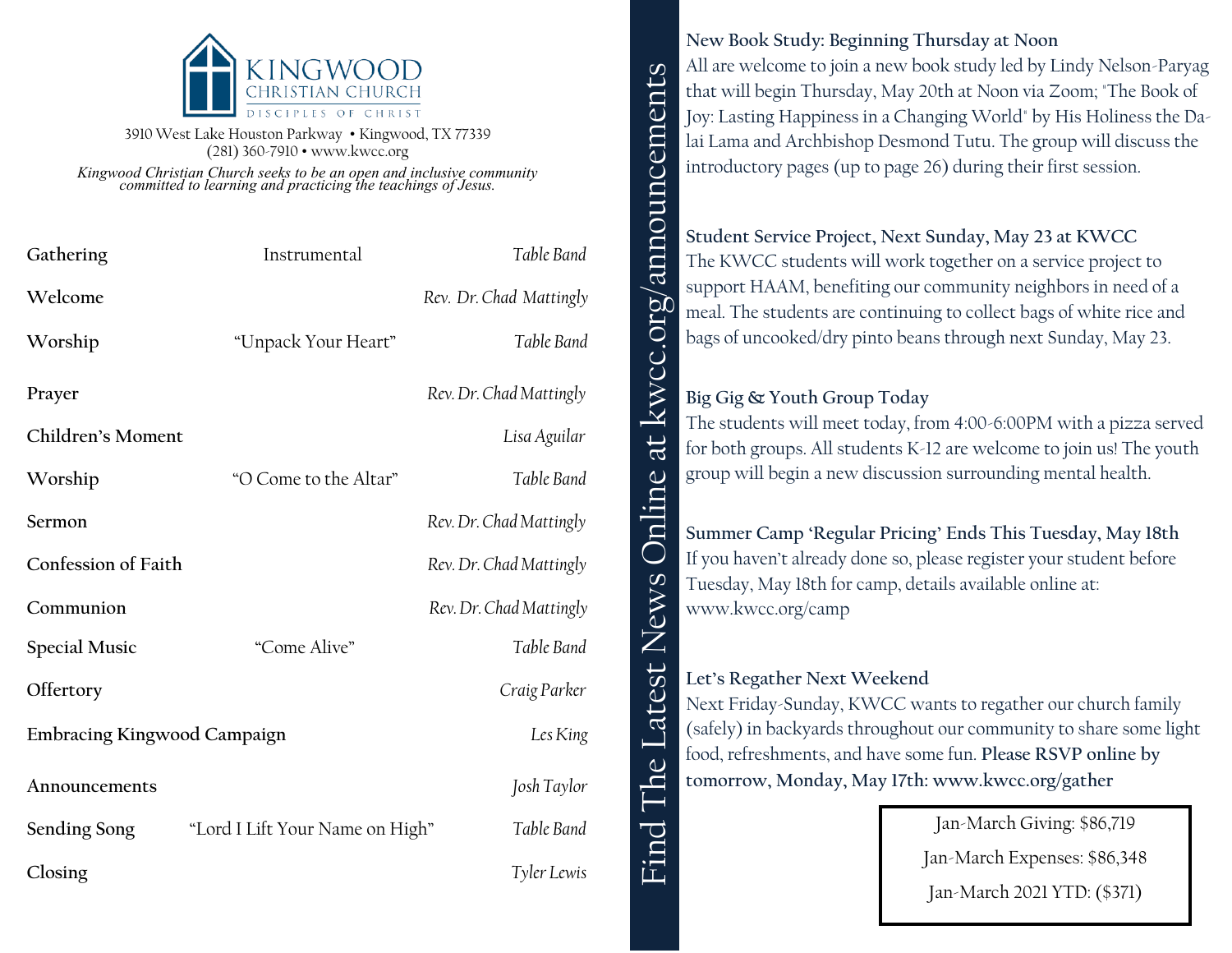